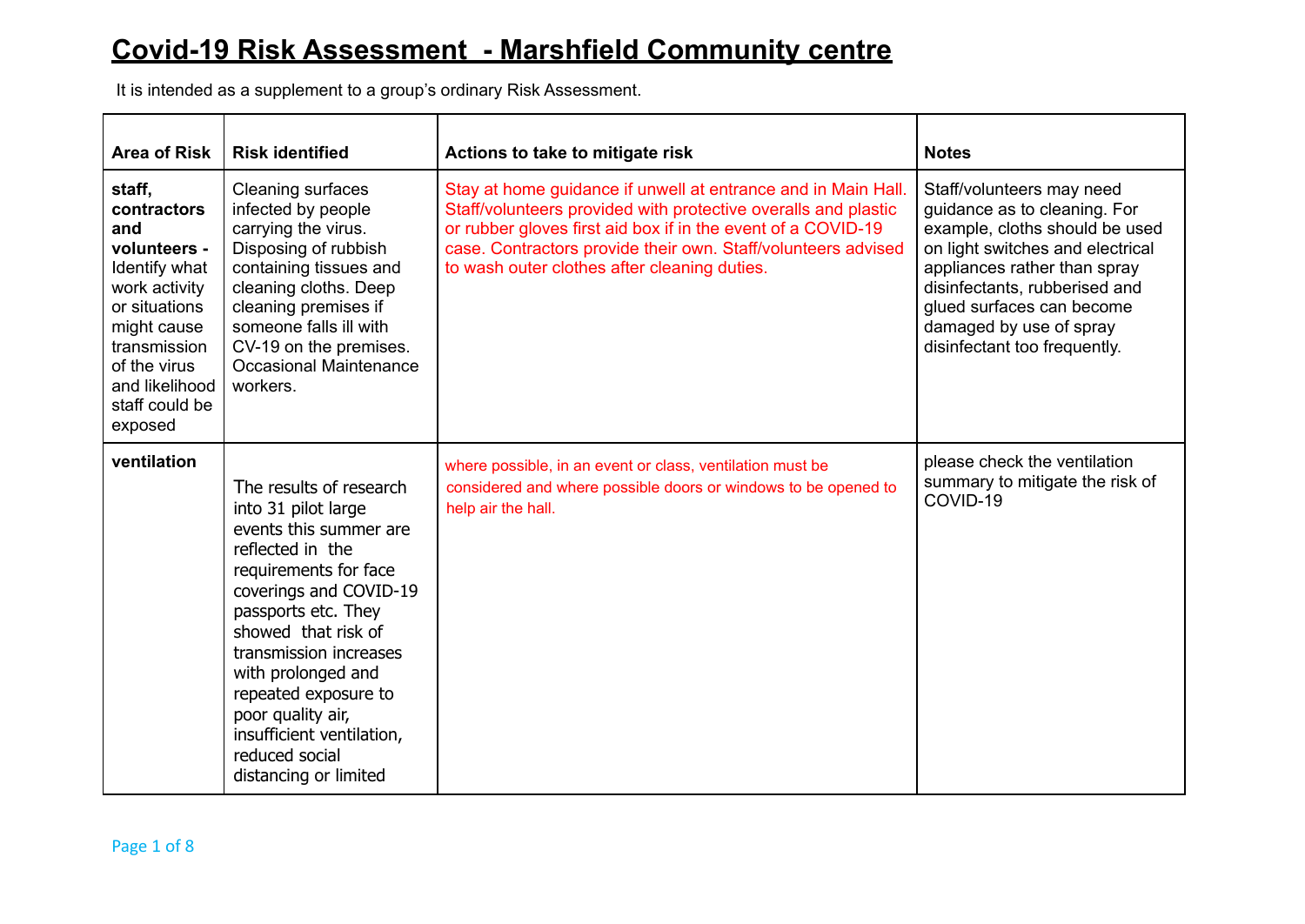|                                                                                       | compliance with face<br>coverings.                                                                                                                                                                                                      |                                                                                                                                                                                                    |                                                                                                                                                                                                                                                                                                                                                                                               |
|---------------------------------------------------------------------------------------|-----------------------------------------------------------------------------------------------------------------------------------------------------------------------------------------------------------------------------------------|----------------------------------------------------------------------------------------------------------------------------------------------------------------------------------------------------|-----------------------------------------------------------------------------------------------------------------------------------------------------------------------------------------------------------------------------------------------------------------------------------------------------------------------------------------------------------------------------------------------|
| <b>Cleanliness</b><br>of hall and<br>equipment,<br>especially<br>after other<br>hires | Other hirers or hall<br>cleaners have not<br>cleaned the hall or<br>equipment used to the<br>standard required.<br>A group leaves the hall or<br>equipment without<br>cleaning.<br>Users touching<br>un-cleaned areas of the<br>centre. | all hirers are required to clean before and after the areas that<br>have been used by them and their group.<br>equipment must be supplied by the hirer or their group and<br>taken away with them. | all cupboards have been closed<br>off until further notice which<br>means all access to onsite<br>equipment is unavailable. signs<br>have been put on all areas<br>closed.<br>cleaning equipment has been<br>provided to help them clean the<br>areas they have used.                                                                                                                         |
| <b>On Entering</b><br>and leaving<br>the<br>premises                                  | spread of virus and<br>increased risk of catching<br>virus                                                                                                                                                                              | On entering and leaving a community facility everyone,<br>including staff are encouraged to use the hand sanitising<br>stations in the foyer                                                       | There are hand sanitizer stations<br>at the entrance.                                                                                                                                                                                                                                                                                                                                         |
| Face<br>coverings<br>and use in<br>the<br>community<br>centre                         | spread of virus and<br>increased risk of catching<br>virus                                                                                                                                                                              | Face coverings are required when entering and<br>moving around in common areas of village and<br>community halls (e.g., corridors and toilets) and<br>at public or club events                     | you are allowed to wear a face<br>covering if you so wish and<br>You should be prepared to<br>remove your face covering if<br>asked to do so by police officers<br>and staff for the purposes of<br>identification.<br>Please be mindful that the<br>wearing of a face covering may<br>inhibit communication with<br>people who rely on lip reading,<br>facial expressions and clear<br>sound |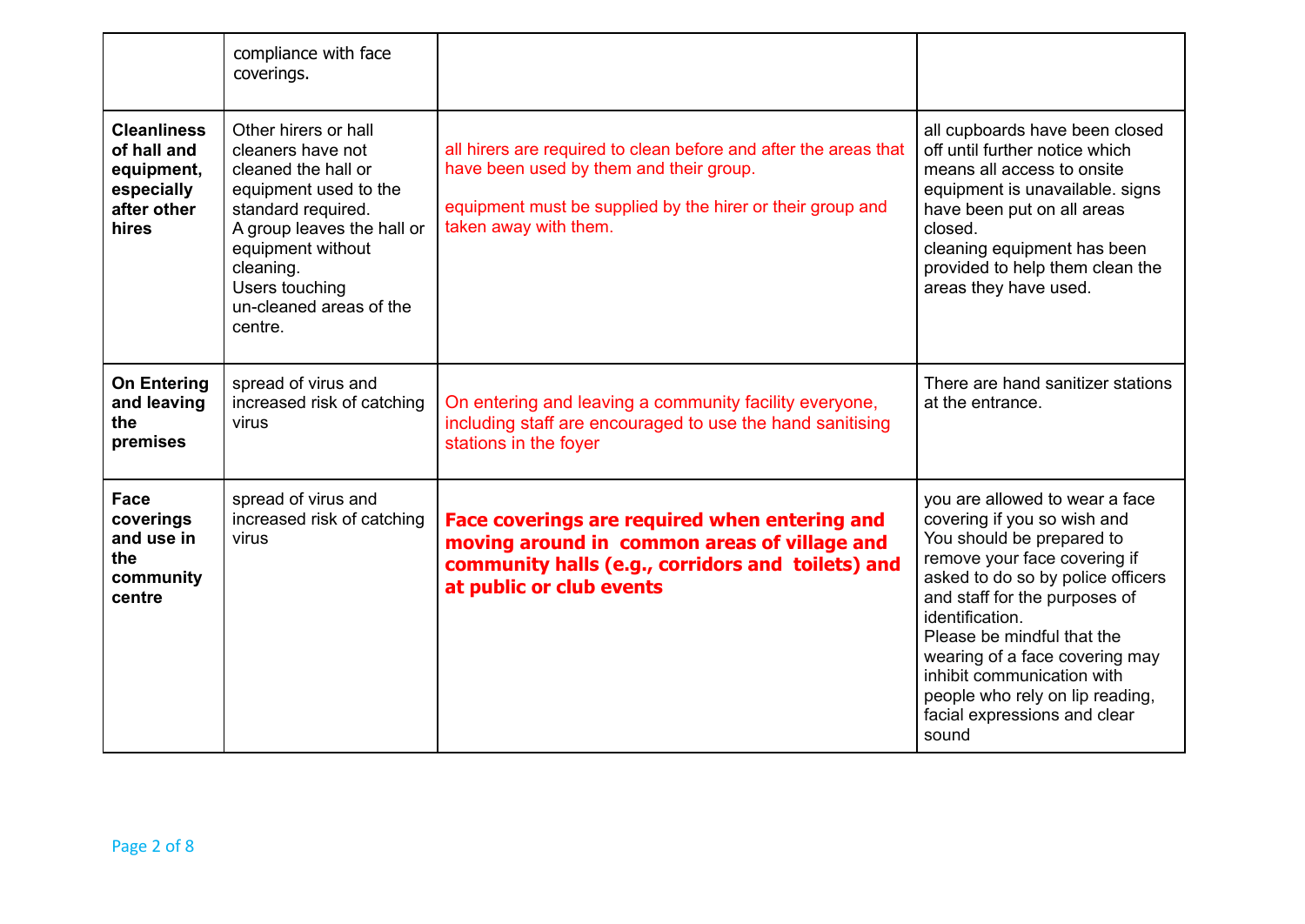| cleanliness<br>of entry and<br>exiting of<br>the hall.<br>especially<br>collecting<br>the key<br>process and<br>locking up | The hirer does not clean<br>upon entry and exit of the<br>hall.                                                                        | 1. Sanitise hands before and after putting the keys in<br>and out of the key safe<br>The initial entry door is through the customer 'exit door'.<br>Wipe down door handles, open the door, put the key into the<br>automatic door key panel and turn to automatic open and<br>shut on the key panel.<br>Upon leaving, Sanitise hands, turn the key to the 'off'<br>position. Leave through the customer 'exit door' and lock<br>behind you.<br>Return keys to safety. Use your own sanitiser or wipes to<br>clean your hands.<br>2. The community centre will be thoroughly cleaned<br>every evening but it is the users responsibility to wipe<br>down any areas they will be using.<br>3. After the activity is over, wipe down or spray any<br>areas touched or used by the people.<br>4. Doors and windows to be propped open to allow flow<br>of air.<br>5. When you're closing up, Wipe door handles,<br>windows, sink and light switches. Close all doors and<br>windows when you wipe them. | Sign to go up by the key safe<br>Users need their own wipes or<br>sprays.<br>The emphasis is on the user to<br>ensure the thorough cleaning of<br>key safe and keys (including<br>doors) when accessing and<br>leaving the community centre.<br>doors and windows must be<br>closed when leaving the<br>property.<br>don't use spray on the light<br>switches, wipe them with a cloth. |
|----------------------------------------------------------------------------------------------------------------------------|----------------------------------------------------------------------------------------------------------------------------------------|-----------------------------------------------------------------------------------------------------------------------------------------------------------------------------------------------------------------------------------------------------------------------------------------------------------------------------------------------------------------------------------------------------------------------------------------------------------------------------------------------------------------------------------------------------------------------------------------------------------------------------------------------------------------------------------------------------------------------------------------------------------------------------------------------------------------------------------------------------------------------------------------------------------------------------------------------------------------------------------------------------|----------------------------------------------------------------------------------------------------------------------------------------------------------------------------------------------------------------------------------------------------------------------------------------------------------------------------------------------------------------------------------------|
| pinch<br>points:<br>halls and<br>foyer use                                                                                 | Social distancing is more<br>difficult in smaller areas.<br>Door and window handles<br>Light switches Tables,<br>chair backs and arms. | be considerate of how many people are using the halls<br>and centre when organising people for activities and<br>events and be considerate of numbers. Be mindful of<br>pinch points and adopt a one way system for the toilet<br>use if you feel it should be required. Our<br>recommendation is to enter via the large hall and<br>leave via the door in the foyer.                                                                                                                                                                                                                                                                                                                                                                                                                                                                                                                                                                                                                               | There is a normal limit of people<br>who can use the centre, it is<br>recommended you consider this<br>and use a reduced number to fill<br>your activity or event.                                                                                                                                                                                                                     |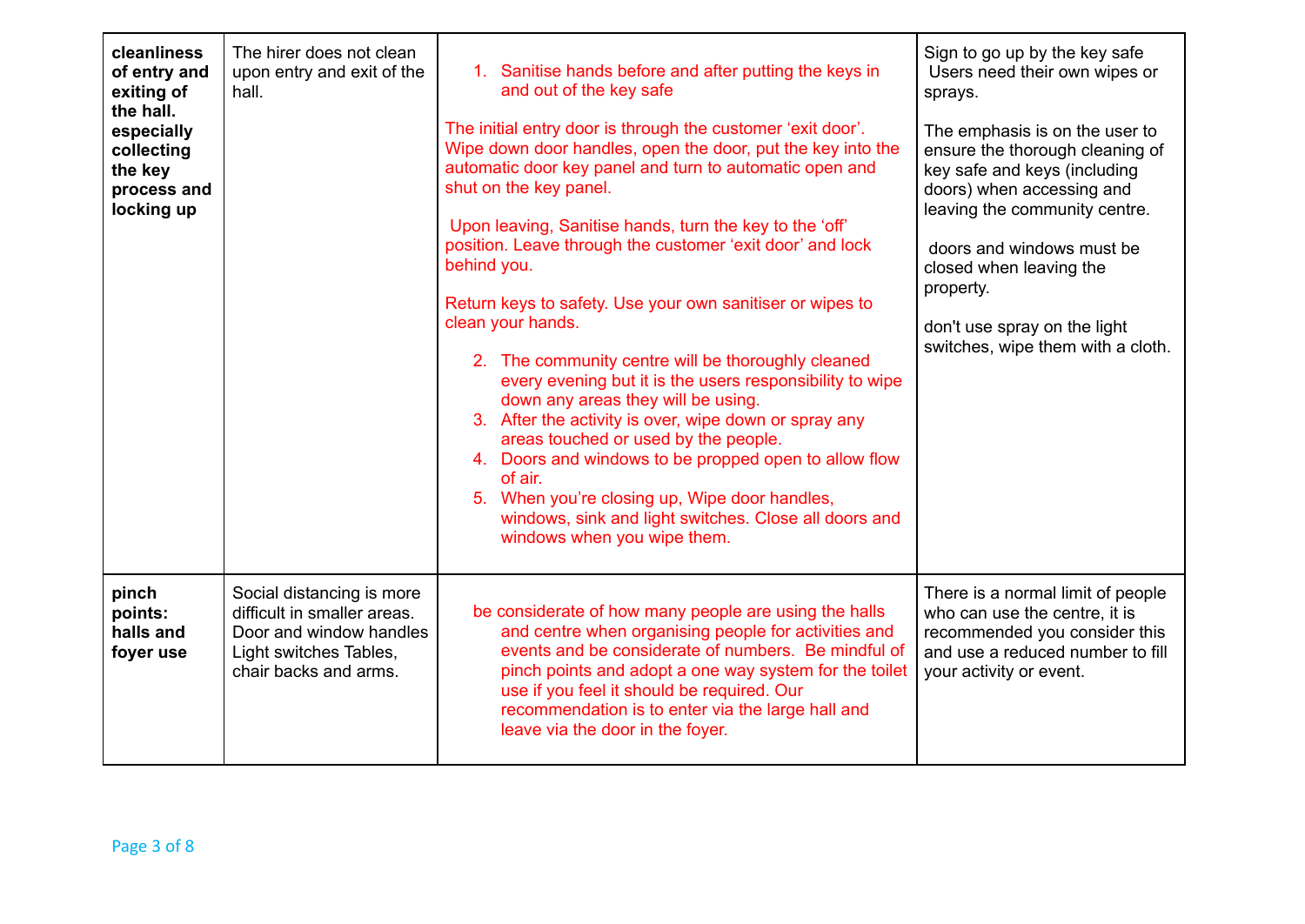| <b>Toilets</b>                                           | <b>Cleanliness and Spread</b><br>of Virus                 | be aware of good hand washing techniques. Ensure hand<br>washing and hand sanitizer is used after you have used the<br>toilet and ensure                                                                                                                                                                                                                               | The toilet handles and high touch<br>areas should be cleaned after<br>hall use, and before you use the<br>hall to ensure maximum<br>cleaning.                                                                                                                                                                        |
|----------------------------------------------------------|-----------------------------------------------------------|------------------------------------------------------------------------------------------------------------------------------------------------------------------------------------------------------------------------------------------------------------------------------------------------------------------------------------------------------------------------|----------------------------------------------------------------------------------------------------------------------------------------------------------------------------------------------------------------------------------------------------------------------------------------------------------------------|
| <b>Respiratory</b><br>hygiene                            | Transmission to other<br>members of group                 | 1. Catch It, Bin It, Kill It. Encourage the group to avoid<br>touching the mouth, eyes, and nose. Provide tissues,<br>ask all to dispose into a bin or disposable rubbish<br>bag, then wash or sanitise hands.<br>2. adjusted walk through for the access to the toilet.<br>Entrance to the corridor for the toilet is from the large<br>hall, exit is into the foyer. | 1. Remember to bring<br>tissues and hand<br>sanitiser.<br>Remember to put all rubbish into<br>the bin.<br>All rubbish needs to be taken<br>away.<br>2. follow the signs for the<br>toilet access. DO NOT<br>use any other way for risk<br>of 'pinch points'<br>3. small hall hire.                                   |
| <b>Hand</b><br>cleanliness                               | Transmission to other<br>members of group and<br>premises | Advise the group to use a sanitiser on entering and exiting<br>the hall, to wash hands regularly using soap and paper<br>towels. Hand washing facility with soap and hand towels<br>also available in the foyer, please use regularly.                                                                                                                                 | There is hand sanitiser available<br>in the foyer of the community<br>centre. There is soap and<br>running water in the foyer also.<br>There is soap and running water<br>in the toilet.                                                                                                                             |
| <b>Someone</b><br>falls ill with<br>COVID-19<br>symptoms | Transmission to other<br>members of group and<br>premises | Follow hall instructions. Move the person to a safe area,<br>obtain contact details.                                                                                                                                                                                                                                                                                   | There is a designated first aid<br>area which is inBob's cupboard.<br>This is signed as the Isolation<br>Corner, A Covid-19 first aid box<br>is provided with all the required<br>items.<br>you are required to contact the<br>relevant people and instructions<br>mentioned on the signs provided<br>in the corner. |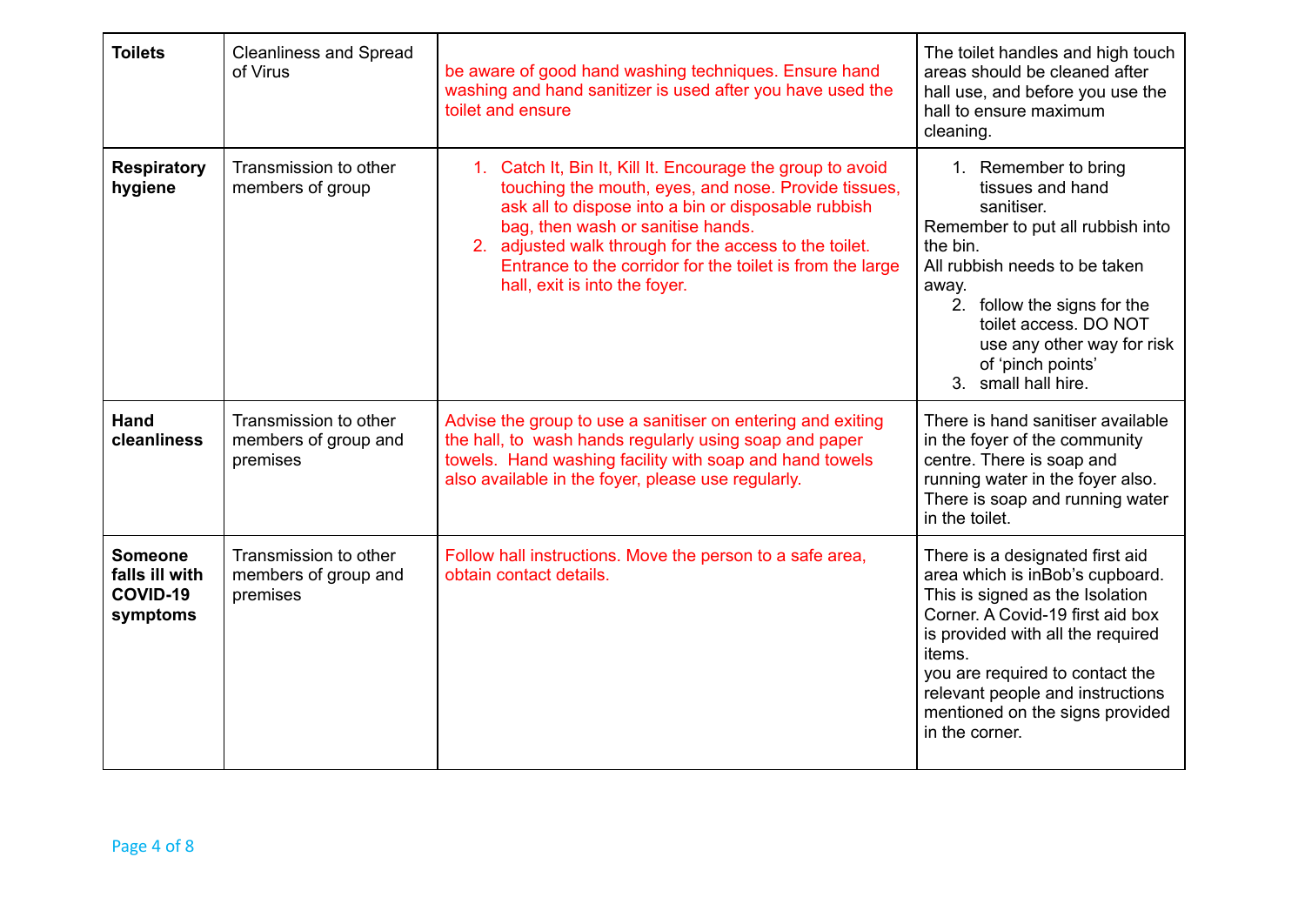| services is reliant on<br>NHS Test and Trace<br><b>Track and</b><br>transmission of the<br><b>Trace</b><br>(collecting<br>that businesses and<br>customer<br>data)<br>mandating that<br>organisations in<br>designated sectors<br>must: | Continued opening up of<br>the economy and public<br>being used to minimise<br>virus. In order to ensure<br>local services are able to<br>remain open, we will be | It is encouraged to still use the test and trace system. Ask at least one<br>member of every party of customers or visitors (up to 6 people) to<br>provide their name and contact details.<br>Keep a record of all staff working on their premises and shift<br>times on a given day and their contact details.<br>Keep these records of customers, visitors and staff for 21<br>days and provide data to NHS Test and Trace if requested.<br>Display an official NHS QR code poster so that customers and<br>visitors can 'check in' using this option as an alternative to<br>providing their contact details.<br>Adhere to General Data Protection Regulations. The venue<br>must display an official NHS QR code poster which can be<br>used for every activity that takes place there | All groups are encouraged to assist<br>NHS Test and Trace by having a<br>system for keeping a temporary<br>record of who attends for 21 days<br>and to provide that data to NHS Test<br>and Trace if needed. (It is not<br>compulsory for people to provide<br>information but could help contain<br>outbreaks.)<br>The poster is at the front in the<br>foyer on the door |
|-----------------------------------------------------------------------------------------------------------------------------------------------------------------------------------------------------------------------------------------|-------------------------------------------------------------------------------------------------------------------------------------------------------------------|--------------------------------------------------------------------------------------------------------------------------------------------------------------------------------------------------------------------------------------------------------------------------------------------------------------------------------------------------------------------------------------------------------------------------------------------------------------------------------------------------------------------------------------------------------------------------------------------------------------------------------------------------------------------------------------------------------------------------------------------------------------------------------------------|----------------------------------------------------------------------------------------------------------------------------------------------------------------------------------------------------------------------------------------------------------------------------------------------------------------------------------------------------------------------------|
|-----------------------------------------------------------------------------------------------------------------------------------------------------------------------------------------------------------------------------------------|-------------------------------------------------------------------------------------------------------------------------------------------------------------------|--------------------------------------------------------------------------------------------------------------------------------------------------------------------------------------------------------------------------------------------------------------------------------------------------------------------------------------------------------------------------------------------------------------------------------------------------------------------------------------------------------------------------------------------------------------------------------------------------------------------------------------------------------------------------------------------------------------------------------------------------------------------------------------------|----------------------------------------------------------------------------------------------------------------------------------------------------------------------------------------------------------------------------------------------------------------------------------------------------------------------------------------------------------------------------|

| outdoor<br>People at risk: clinically<br>vulnerable children or<br>area<br>adults, older relatives. | 1. Sun and rain reduce the risk by reducing the period<br>over which the virus remains active.<br>This area is out of the control of the community<br>centre. but is not to be used as a play area or outdoor<br>gym | This area is out of bounds for<br>any play activities or gym<br>activities. |
|-----------------------------------------------------------------------------------------------------|----------------------------------------------------------------------------------------------------------------------------------------------------------------------------------------------------------------------|-----------------------------------------------------------------------------|
|-----------------------------------------------------------------------------------------------------|----------------------------------------------------------------------------------------------------------------------------------------------------------------------------------------------------------------------|-----------------------------------------------------------------------------|